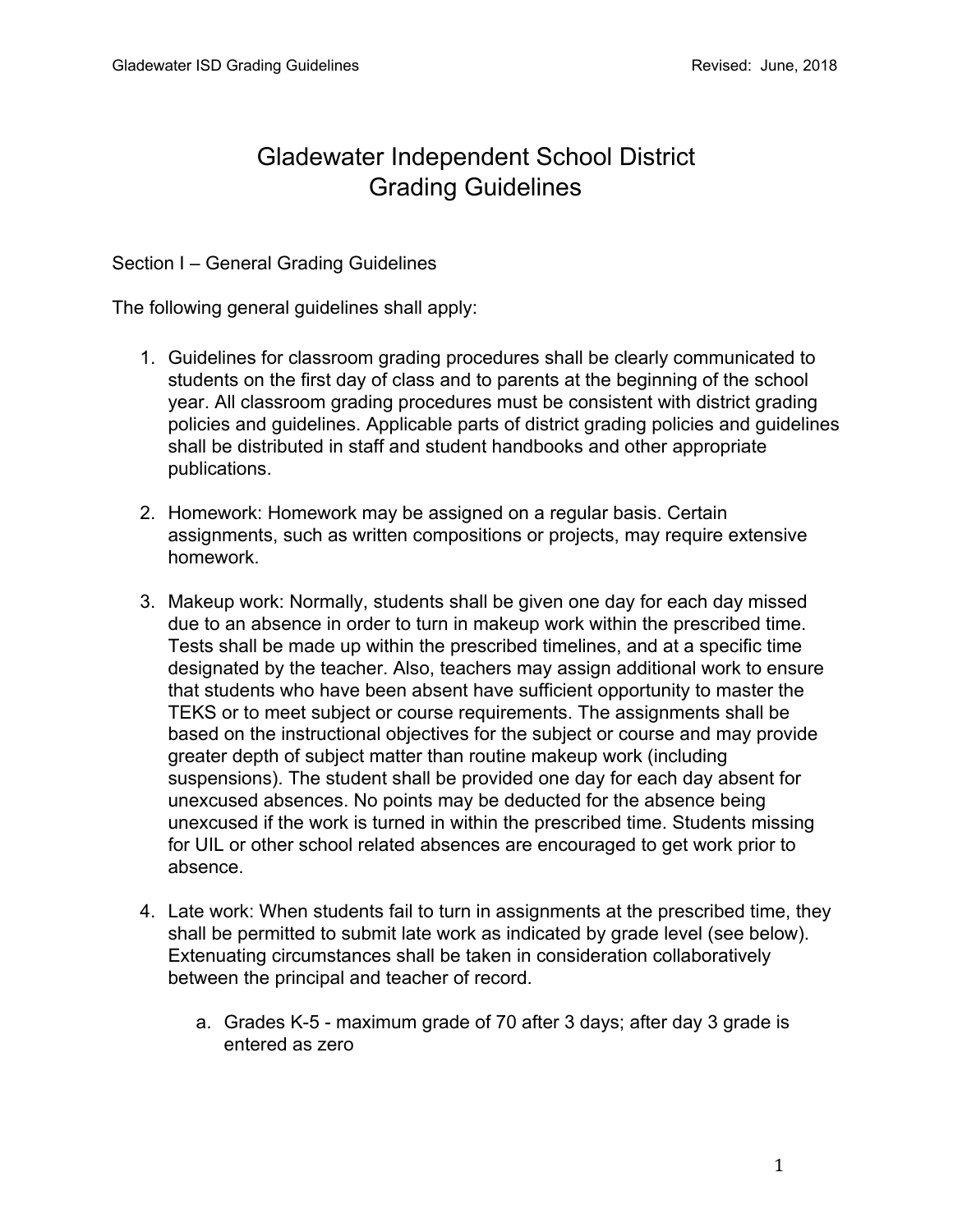- b. Grades 6-12 maximum grade of 70 within 3 days; after day 3 grade is entered as zero
- 5. Changing Grades: Teachers shall not change grades assigned for a grading period unless 1) an error was made in the calculation process or data entry, or 2) grading policies/guidelines were not followed in the assigning of grades. Such grade changes shall be documented and approved by the principal prior to the change being made.
- 6. Students moving from another district: Grades for students enrolling from another district shall be included when averaging grades in the electronic grade book. However, these grades will not appear on the report card. The designated campus PEIMS personnel will receive the grades from the sending district. If the sending district does not submit the student's grades within 10 days of enrollment, Data Management Information Specialists will report the district to the TEA.
- 7. English Language Learners: Grading of ELL students should occur as the student develops adequate proficiency in their second language to succeed in the classroom. Accommodations recommended in the LPAC committee must be followed. Teachers may assign a minimum grade of 70 to ELL students for a period of up to three consecutive six weeks.
- 8. Grade Adjustments: Grade adjustments to be imposed on the work made up by students who have been suspended or who have missed due to unexcused absences shall be decided at the campus level and shall be consistently applied within each campus. Students who are suspended (including ISS) have one day for each day of suspension to complete his or her work and may be required to attend a tutorial each day they are assigned to ISS. This standard applies to daily and major work, including tests, projects, etc.
- 9. Disciplinary Purposes: Teachers shall not use grades for disciplinary purposes other than as permitted by District Policy regarding suspensions, unexcused absences, and cheating.
- 10.Incomplete Report Card Grades:
	- a. Incomplete report card grades should be assigned only when assignments have not been completed which are essential to the determination of mastery of the TEKS covered during the grading period. A student receiving an incomplete for a grading period has one week (Friday following last day of six week period) to convert the incomplete grade to an earned grade. Grades not completed in the allotted time will be averaged in as a zero. In unusual cases when the student has missed a large quantity of work, the time may be extended but only with written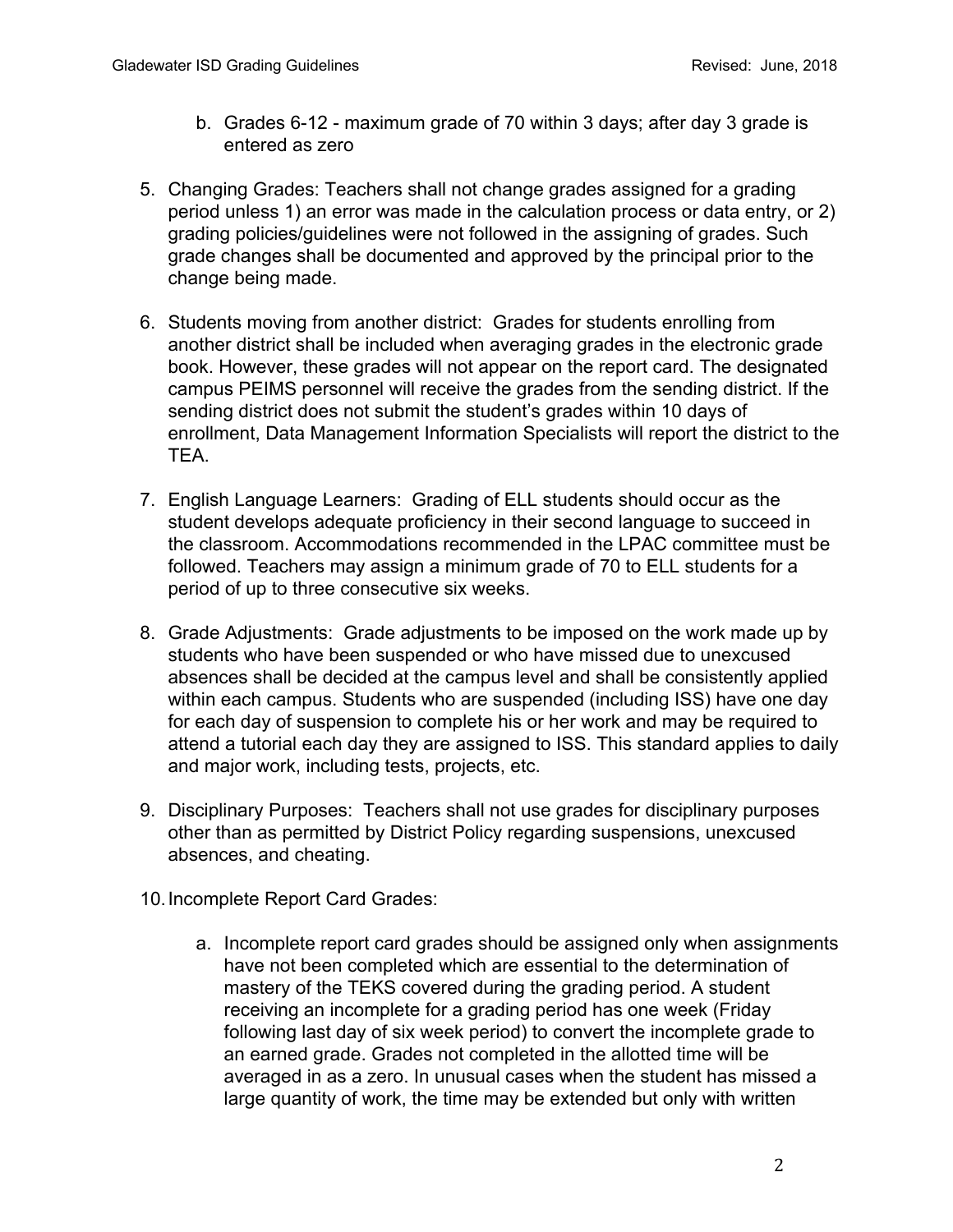permission of the principal. In all cases, the teacher must communicate to the student the nature of the outstanding work and the time limitation for completing the work. If missing work is not completed, the student will receive a grade earned based upon the total work that had been assigned for the grading period.

- b. If a student has an incomplete at the end of the school year, the teacher will leave directions with the principal for completing and evaluating the student's work.
- 11.Failing Grade Lower Limit: Teachers may give a grade of 50 on the report card. Grades below 50 shall be communicated to the campus principal.
- 12.Cheating: Grading adjustments for cheating shall be at the discretion of the teacher within the campus guidelines approved by the principal. Guidelines shall be consistently applied within each campus. Students may be given a zero or an alternate assignment for work on which they cheated.

Section II – Nine-Week Grade Averages

The nine-weeks grade shall reflect student performance from a variety of instructional tasks, such as projects, classroom activities, homework, quizzes, tests, etc. Calculation of the nine-weeks grade shall be based on both daily work and major grade components.

- 1. Major grades shall include tests (chapter, unit, etc.) and may include projects, other types of major assessments, and special classroom activities as designated by the teacher. In the case of an ongoing, long-term project, such as a research paper, multiple grades may be taken from the steps within the project. Those grades for the steps within the project would be considered daily grades, while the completed project would be a major grade. Scoring rubrics shall be provided for projects and any assignments where grading could otherwise be considered subjective. Rubrics shall be shared with students at the time the project is first assigned.
- 2. Daily Grades shall include any graded student work that does not meet the requirements for being a major grade.

# KINDERGARTEN AND 1<sup>st</sup> GRADE

• Standards-Based Grading will be observed in Kindergarten and 1<sup>st</sup> Grade.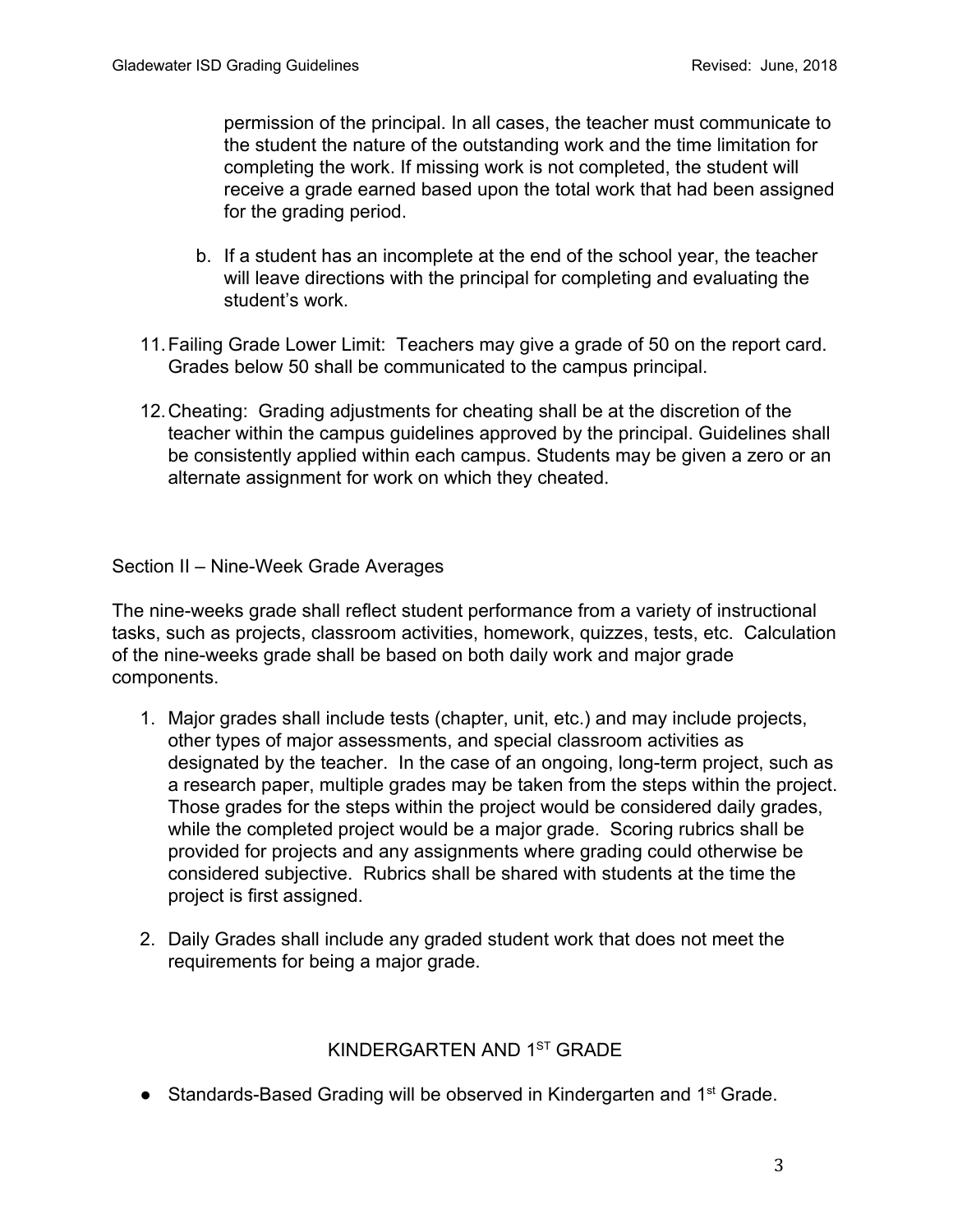- A minimum of 3 documented assignments, performance tasks, or observations shall be graded for each skill taught each nine-weeks.
- All grades shall be weighted equally with no major or daily grade designations.

# GRADES 2-5

#### DAILY GRADES

- $\bullet$  Math, Reading, Writing (ELA) A minimum of 12 daily grades shall be entered per nine-weeks. A minimum of 6 daily grades shall be entered prior to progress reports being shared with parents.
- Science, Social Studies A minimum of 9 daily grades shall be entered per nine-weeks. A minimum of 4 daily grades shall be entered prior to progress reports being shared with parents.

## MAJOR GRADES

- All Subjects A minimum of 2 major grades shall be entered per nine-weeks. A minimum of 1 daily grade shall be entered prior to progress reports being shared with parents.
- Nine-weeks summative assessments may be averaged into students' grades and may count toward the total number of major grades. This will be a campus decision, approved by the principal, and the entire campus shall operate uniformly.

# WEIGHTING OF DAILY AND MAJOR GRADES

- $\bullet$  Grades 2-3
	- $\circ$  Daily grades will comprise 85% of the nine-weeks grade.
	- $\circ$  Major grades will comprise 15% of the nine-weeks grade.
- Grades 4-5
	- o Daily grades will comprise 70% of the nine-weeks grade.
	- o Major grades will comprise 30% of the nine-weeks grade.

#### GRADES 6-12

DAILY GRADES

• All Subjects – A minimum of 12 daily grades shall be entered per nine-weeks. A minimum of 6 daily grades shall be entered prior to progress reports being shared with parents.

MAJOR GRADES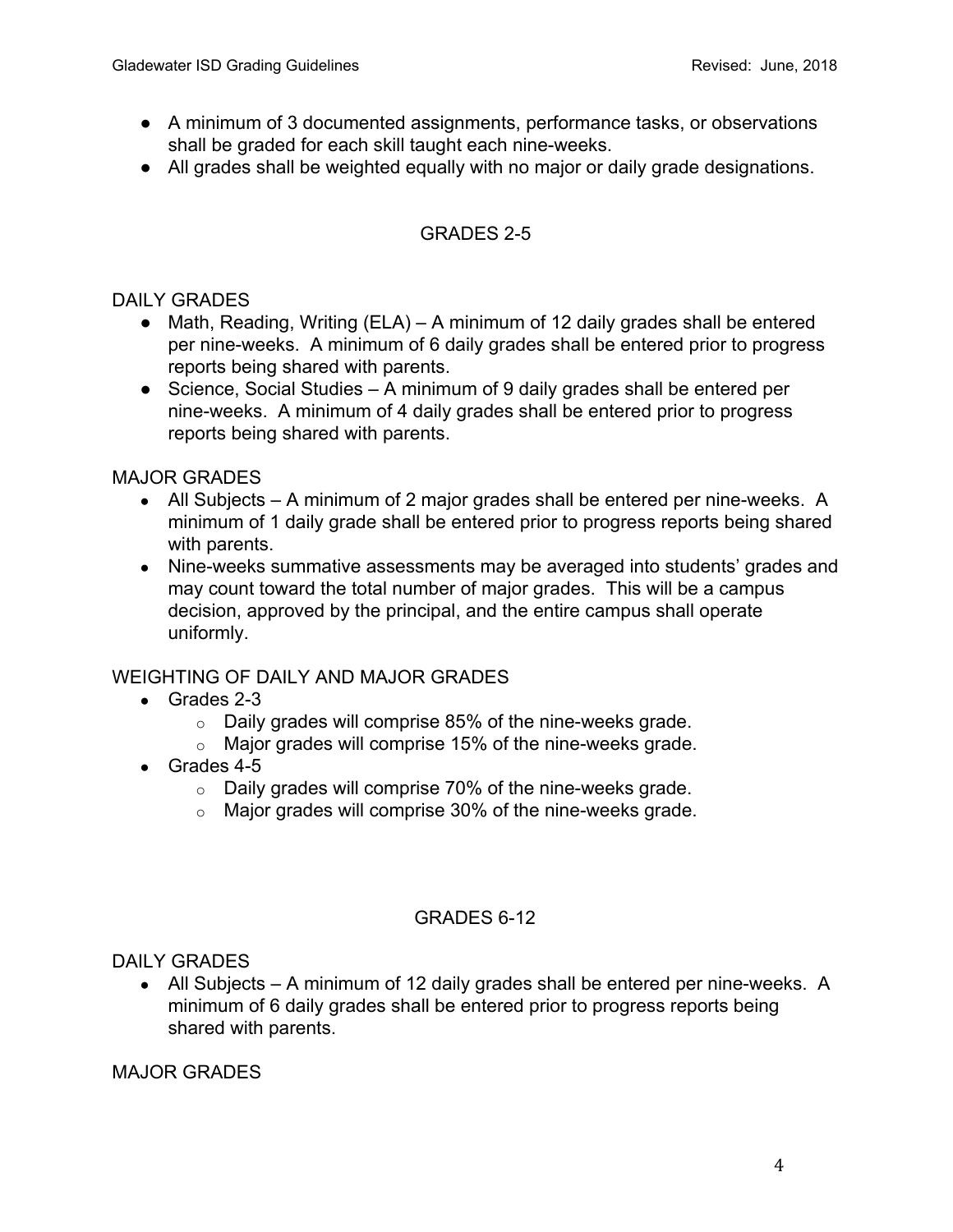- All Subjects A minimum of 3 major grades shall be entered per nine-weeks. A minimum of 1 major grade shall be entered prior to progress reports being shared with parents.
- Nine-weeks summative assessments may be averaged into students' grades and may count toward the total number of major grades. This will be a campus decision, approved by the principal, and the entire campus shall operate uniformly.

# WEIGHTING OF DAILY AND MAJOR GRADES

- Grades 6-8
	- $\circ$  Daily grades will comprise 50% of the nine-weeks grade.
	- $\circ$  Major grades will comprise 50% of the nine-weeks grade.
- Grades 9-12
	- $\circ$  Daily grades will comprise 40% of the nine-weeks grade.
	- o Major grades will comprise 60% of the nine-weeks grade.

Section III – Semester and Final Course Grade Averages

Students in grades 9-12 will take a fall and spring semester exam in each class. For EOC-tested subjects (Algebra I, Biology, English I, English II, US History), the spring semester average will be entered in place of a semester exam grade. Students in 11th and 12th grades may be exempt from fall and spring semester exams if they meet the criteria. Please see Addendum A - Gladewater High School Exemption Guidelines (Page 11).

Students, who are not enrolled for an entire grading period, semester, or course, shall be provided opportunities to earn credit for the semester or course, or a grade for the grading period. The campus administrator shall take into consideration the student's particular circumstances in determining appropriate opportunities, which shall include, but not be limited to: 1) testing; 2) tutorial session; 3) individualized work; 4) attendance makeup; and 5) summer school.

#### Section IV – Mastery Level

1. Mastery of a subject or course through performance on the TEKS is indicated by a grade of 70 or above (or the equivalent). The acceptable level of mastery of TEKS in a course or subject is that level which is determined to be necessary for success at the next level or in the next course.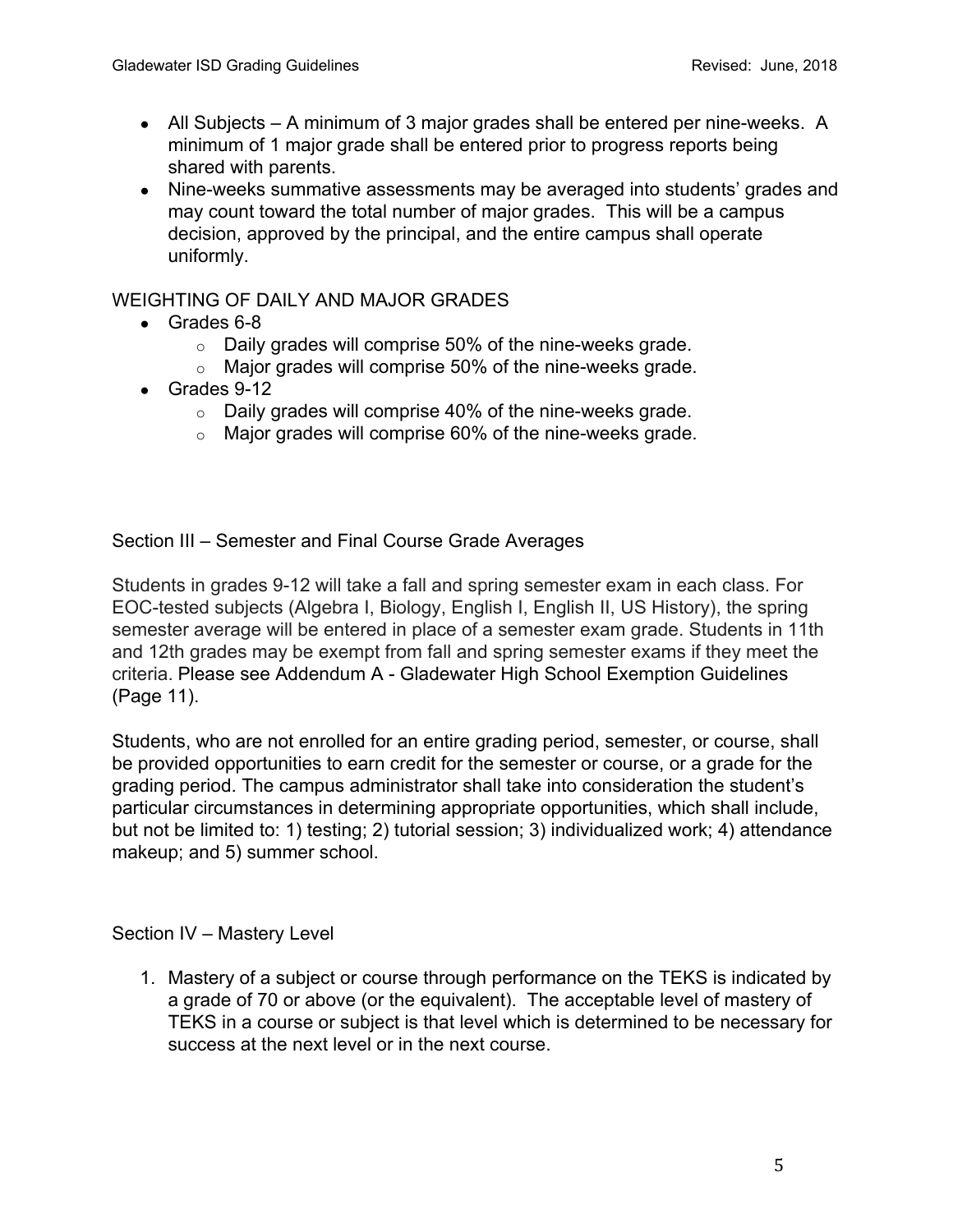- 2. Alternative achievement standards may be provided for identified students with disabilities as reflected in the IEP. In such cases, documentation of mastery and grades assigned may be based upon modifications to the TEKS. Otherwise, the TEKS must be the basis for grading and certifying mastery of the course.
- 3. Achievement of the TEKS shall be measured by a variety of assessments:
	- Observation of product or process;
	- Evaluation of product or process demonstrated in written or oral assignments;
	- Tests;
	- Teacher validation based on cumulative interaction with the learner.

The student's mastery level shall be a major factor in determining the grade for a subject or course.

Section V – Modifications in Materials, Methods, and Pace

- 1. Teachers shall make modifications in the materials they use, vary the methods employed to teach concepts, and to adjust the pace of instruction to accommodate the learning styles and needs of students. Such flexibility is a means of ensuring that students reach the appropriate level of mastery of the TEKS, and require notation on the report card.
- 2. The necessity of these modifications should not be interpreted as to require adjustments in the TEKS, or to lower the academic standards of a course or subject. The standards will remain unchanged, but the process used to achieve the standards can and should vary.
- 3. The primary focus of the teacher is mastery of learning for all students. Accordingly, every available resource shall be used to this end, but the level of learning shall not be compromised.

Section VI – Re-teaching

When a student is unable to demonstrate mastery of the TEKS, the teacher shall re-teach accordingly. Re-teaching shall be incorporated as a regular part of the instructional planning cycle. Students who fail to attain a grade of 70 on an assignment shall have an opportunity for re-teaching followed by another attempt at the assignment for a maximum grade of 70.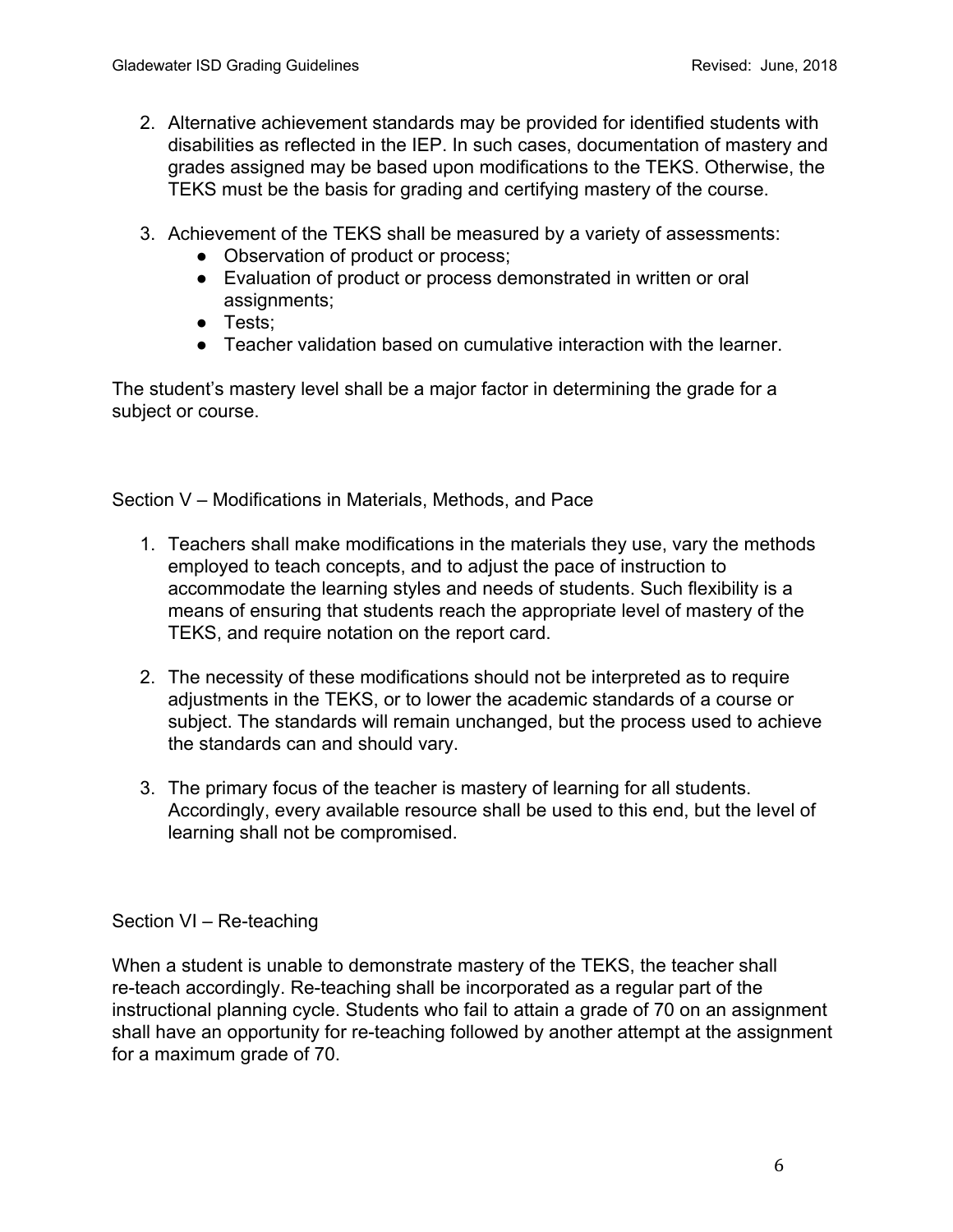Note: When student performance on an assignment indicates that all or most students in a class did not achieve mastery of the learning objective, the teacher shall re-teach to the entire class with no reduction in grading of related assignments. In such cases, as with any assignment, the teacher may choose to not record the grades from the original assignment.

# Section VII – Retesting

General (all grades): The test given as a retest shall be as similar to the same difficulty and cover the same concepts as the first test, but the structure of the test and question format may vary at the teacher's discretion. Teachers may prescribe a reasonable amount of work that must be completed prior to the student being able to take the retest - attend a tutoring session, complete a review sheet, etc. The retest may be taken before or after school and must be completed within 7 calendar days.

Re-teaching and retesting shall be integral to instruction. Students who fail to attain a 70 shall have an opportunity for re-teaching and retesting; the maximum grade that may be earned on a retest is 70, or the initial test whichever is higher.

Retesting shall be limited to one retest for each test failed.

Retests will not be given on nine-weeks assessments or semester exams.

Note: When student performance on a test indicates that all or most students in a class did not achieve mastery of the learning objective, the teacher shall re-teach to the entire class and provide the opportunity for all students to retest (or be reassessed) during normal class time with no reduction in grading on the retest. In such cases, students who passed the test the first time are not required to retest, but may do so for a higher grade. Students who did not originally pass the test will be required to retest after re-teaching has occurred.

Section VIII – Special Populations:

Special Education – The following guidelines will apply to students served by Special Education:

1. Students in special education shall receive instruction based on the Individual Education Plan (IEP). The IEP shall address appropriate TEKS and will determine the need for any modifications of levels and timelines for mastery. When no modification of the TEKS is necessary, the special education student will be instructed in the mainstream class setting with the same level of mastery required for other students.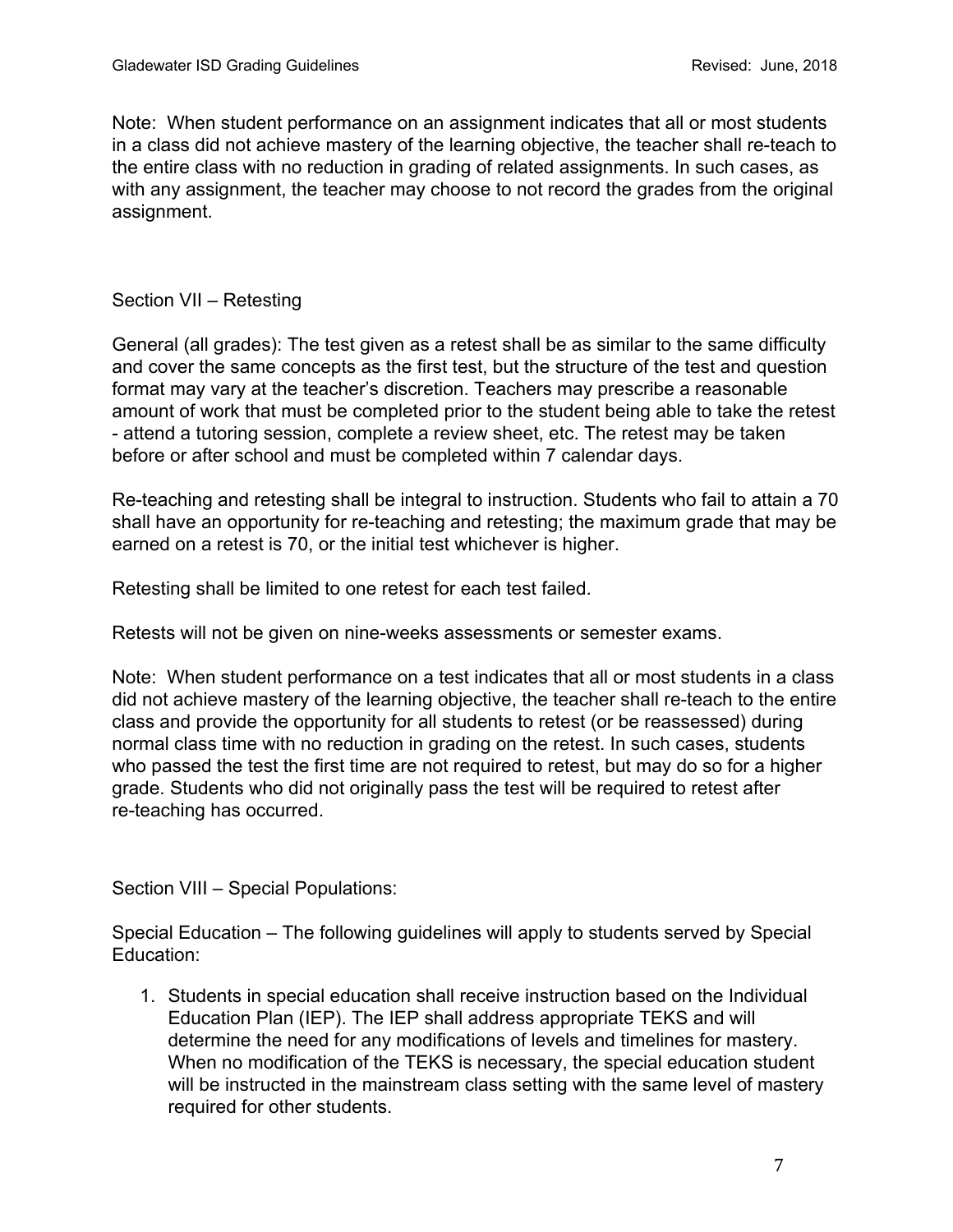- 2. Teachers who have reservations about the progress of special education students assigned to regular education courses should state those concerns to the diagnostician, inclusion teacher, and/or principal as soon as they are noticed.
- 3. When students are in general education classes receiving support from special education programs, the grade earned in the class shall be awarded by the teacher of record unless otherwise stipulated by the ARD.

ESL – Students served by the ESL program will receive content area and ESL TEKS-based instruction. Assessment decisions will be made by the LPAC and/or ARD committee as appropriate (TAC chapter 89). Language instruction will focus on listening, reading, speaking, and writing skills.

Dyslexia – In determining a student's mastery of a subject area, the teacher shall base grades on a scale determined in the student's 504/dyslexia program plan.

## Section IX – Tutorials

- 1. Tutorials are intended to provide additional direct instruction and other intervention for students needing assistance in understanding the concepts presented in class.
- 2. Students and parents shall be advised of the times tutorials are available. Tutorials shall be held weekly. Frequency per week will be determined by campus principal and shall be consistent across the campus.
- 3. Tutorials may be required for students who are scoring lower than the equivalent of 70 on a scale of 100. GISD will not provide transportation to and from tutorials.

#### Section X – Grade Books

Each teacher shall maintain an accurate, up-to-date electronic grade book and shall ensure that all student grades are updated weekly at a minimum. Final grade books shall be maintained electronically. For record keeping purposes, each teacher shall print a hard copy of their grade book each grading cycle.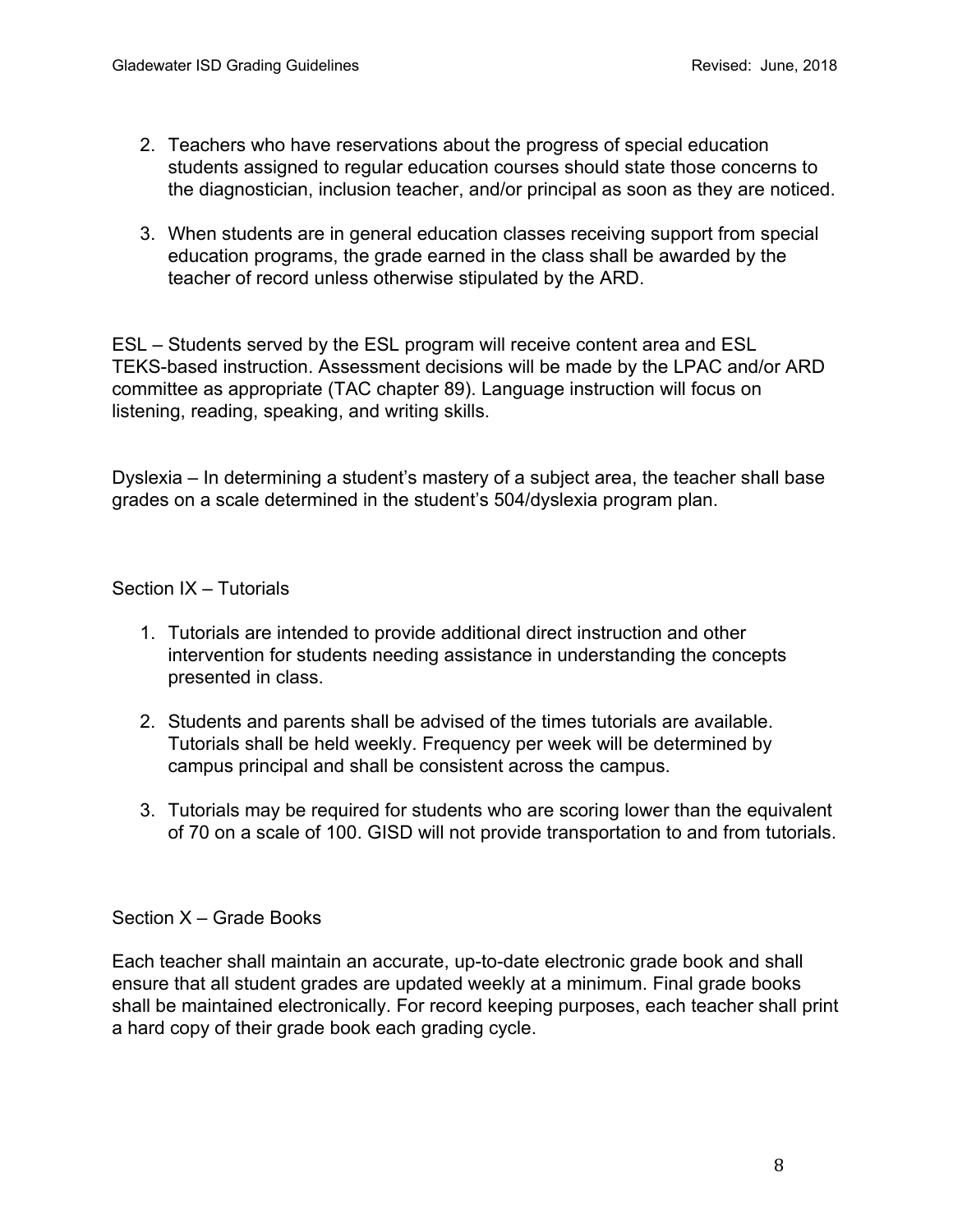Grade books for each grading period shall include an appropriate number of recorded grades as specified in Section II as well s the title of each assignment noted at the top of each column.

Grading Scale for Academics:

- $\bullet$  A = 90-100
- $\bullet$  B = 80-89
- $\bullet$  C = 70-79
- $\bullet$  F = Below 70

Grading Scale for Conduct:

- $\bullet$  E = Excellent
- $\bullet$  S = Satisfactory
- $\bullet$  N = Needs Improvement
- $\bullet$  U = Unsatisfactory

Section XI – Reporting Grades, Academic Progress to Students and Parents

Progress Reports – At the end of the first four weeks of a grading period, a notice of progress shall be provided to the parent or guardian. Progress reports shall be issued no later than the Wednesday of the  $5<sup>th</sup>$  week of each grading period. The teacher must make contact with the parent prior to the issuing of the report card if a student has a failing grade for the nine-weeks.

Report Cards – Report cards shall be issued to students the week following the close of each of nine-week grading period.

With the exception of the report card at the end of the year, PK-5 report cards shall be signed by the parent or guardian and returned promptly to the school. If the notice is not returned to the campus, then a copy of the report card shall be mailed to the parent, or the parent may be notified of the student's grades by phone or personal contact.

The report card shall include the number of absences for the student for the nine-week period.

If the grade for the grading period is below the level required for course credit or grade level advancement, the report card shall state the need for a conference between the teacher and the parent. The teacher must make contact with the parent prior to the issuing of the report card if a student has a failing grade for the nine-weeks.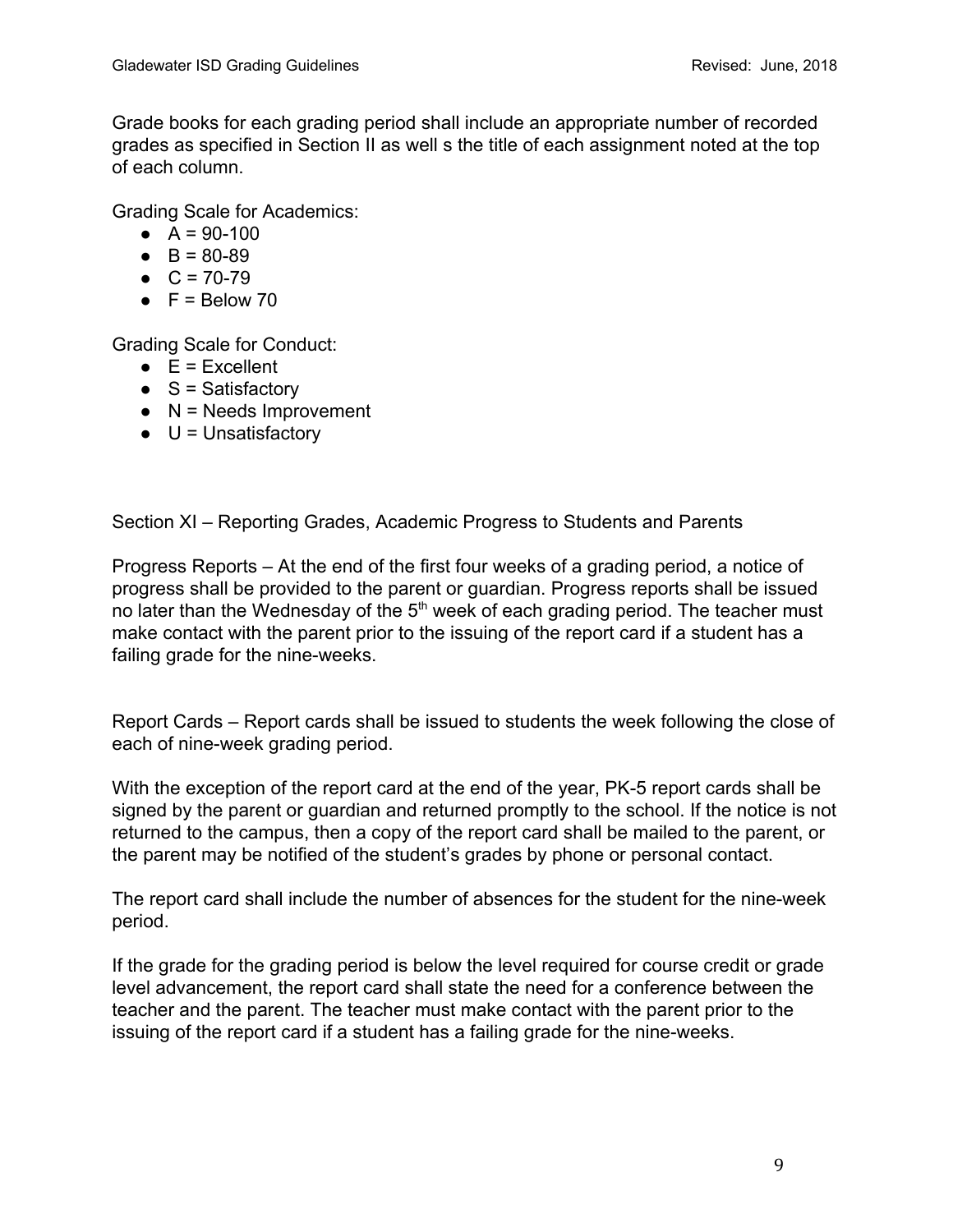IEP Report Cards – To be compliant with federally mandated IEP Report Card, each student who receives direct instruction through an IEP and a Special Education staff member will be provided an IEP Report Card. This document provides information concerning a student's progress towards mastery of his/her IEP goals and objectives. It is provided in conjunction with the regular education report card not in lieu. The IEP Report Card must be provided to the parents in the same manner and time frame that all students in the district receive their report cards.

The objective worksheet report serves the teacher well as backup documentation to support the notation of mastery codes on the IEP Report Card. The objective worksheet report allows teachers an opportunity to utilize the IEP objectives on an ongoing basis. This report is simply a chart listing the IEP objectives without the rest of the IEP information. The grid can be labeled with dates, weeks or any type of organizing notation. These may be used as grading sheets, objective mastery documentation, communication sheets, etc.

Parent-Teacher Conferences – A teacher should schedule one or more conference(s) with the parent(s) of a student if the student is not maintaining passing grades or achieving the expected level of performance, exhibits behavior that is concerning to the teacher, or for any other case the teacher considers necessary. In attempting to schedule a conference between a teacher and parent, the parent shall be given at least two alternative dates for the conference.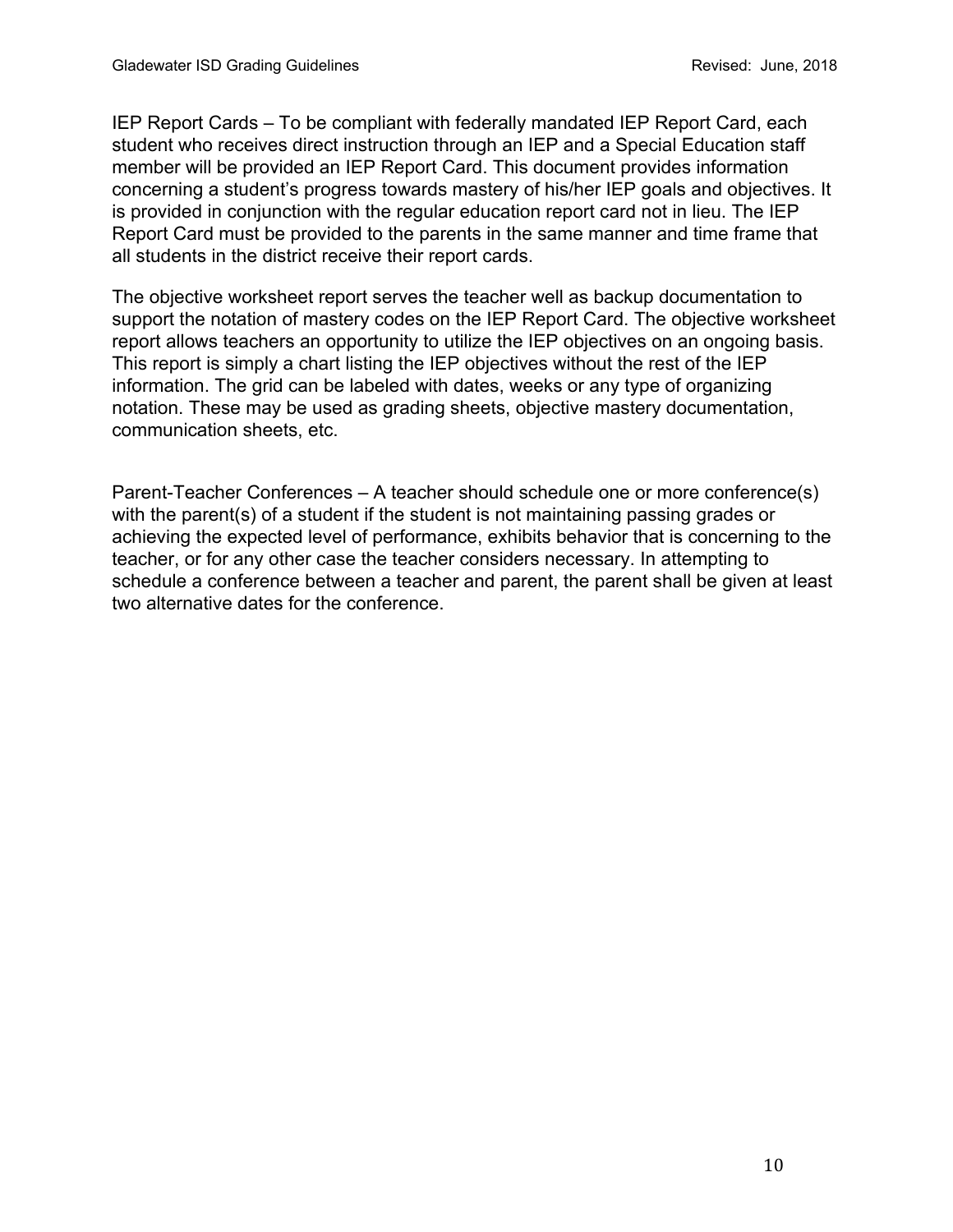# Addendum A GHS Exemption Guidelines

- 1. Exam Exemptions are for Juniors and Seniors only.
- 2. No student may be exempt in a class for which he/she has an unexcused absence.
- 3. Additional requirements related to exemptions:
	- a. Any student who is suspended, or placed in ISS or Saturday school as a result of a disciplinary offense is not eligible for any exemption from any semester exam. This includes ISS for tardies.
	- b. Determination of the grade average to qualify for an exemption will be accomplished by calculating the mathematical average of the two nine-week grading periods, which make up the semester.
	- c. Students may choose to take semester exams even if they qualify for the exemption. In this situation the grade average of the course shall not be lowered by the exam grade.